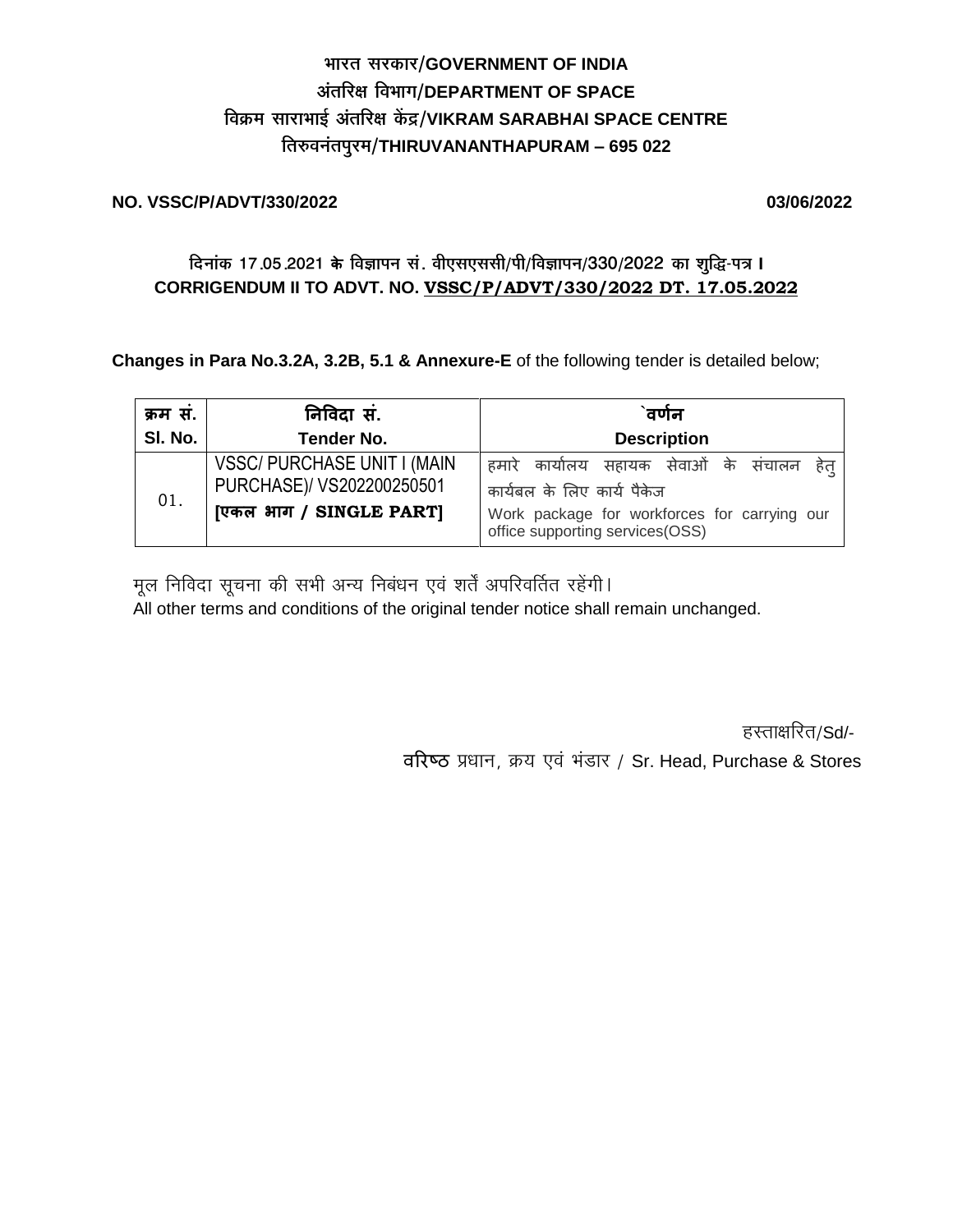## WORK PACKAGE FOR WORK FORCES FOR CARRYING OUT OFFICE SUPPORTING SERVICES (OSS)

## Tender No: VSSC/PURCHASE UNIT I (MAIN PURCHASE)/VS20220025050101

### **CORRIGENDUM**

Please refer to the Notice Inviting Tenders published on 13/05/2022. The Para 3.2.A & 3.2.B, 5.1 of General Terms & conditions & Annexure-E-Bidding format template may be read as follows:

#### General Terms and Conditions

#### Scope of the work:

#### 3.2.A OFFICE SUPPORTING SERVICES (OSS)

The Service Provider shall engage a minimum of 27 workforce having Bachelor's Degree in any discipline (except professional streams like Engineering/Agriculture/ Medical/Law/Hotel Management/Catering Technology/ Nursing/B.Sc. Aeronautic/ B.Sc. Aerospace etc.) obtained from any recognized University in India plus certified Computer Proficiency and with expertise to carry out various office activities.

#### 3.2.B Contract Supervisors for supervision

The Service Provider shall engage a minimum of One (1) Supervisor having Bachelor's Degree in any discipline (except professional streams like Engineering/Agriculture/Medical/Law/Hotel Management/Catering Technology /Nursing/B.Sc Aeronautic/ B.Sc. Aerospace etc.) obtained from any recognized University in India plus Computer Proficiency and with expertise to supervise following activities

#### 5.0 Legal Matters:

5.1 The Service Provider shall abide by the law of the land including, Contract Labour (Regulation & Abolition) Act, and all labour related laws/Acts including Minimum Wages Act, Bonus Act etc or any new regulations/legislations in force and its compliance as applicable during the tenure of the Work Package Order. Service Receiver shall in no way be responsible for any default of the Service Provider regarding statutory obligation. The Service Provider has to ensure compliance of the above provisions at the time of submission of bill to the Service Receiver and while making payments to their work-force at all times during the currency of the Work Package. The Service Provider shall provide an undertaking to this effect as at Annexure-A.

|                  |                                                                                                                                                                                                                                           |                       |                                |               | Price in Rupees                               |
|------------------|-------------------------------------------------------------------------------------------------------------------------------------------------------------------------------------------------------------------------------------------|-----------------------|--------------------------------|---------------|-----------------------------------------------|
| SI.<br><b>No</b> | Description of Work                                                                                                                                                                                                                       | Quantit<br>v<br>(PTP) | Unit of<br><b>Measure</b>      | Unit<br>Price | <b>Total Price</b><br>for TWO<br><b>YEARS</b> |
| 01               | OFFICE SUPPORTING SERVICES (OSS)<br>The Office Supporting Services (OSS) have to<br>complete as per the assigned task on all VSSC<br>working days (22 days in a month). In case of<br>exigencies, the Office Supporting Services shall be | 62,726                | Project<br>Task Point<br>(PTP) |               |                                               |
|                  | performed beyond office hours/holidays<br>(Additional quantity of work for exigencies<br>included in the PTP is 10%), i.e., 290 working<br>days<br>Note :4 PTPs constitutes one day's activity per                                        |                       |                                |               |                                               |
|                  | person.                                                                                                                                                                                                                                   |                       |                                |               |                                               |

#### ANNEXURE- E - BIDDING FORMAT TEMPLATE